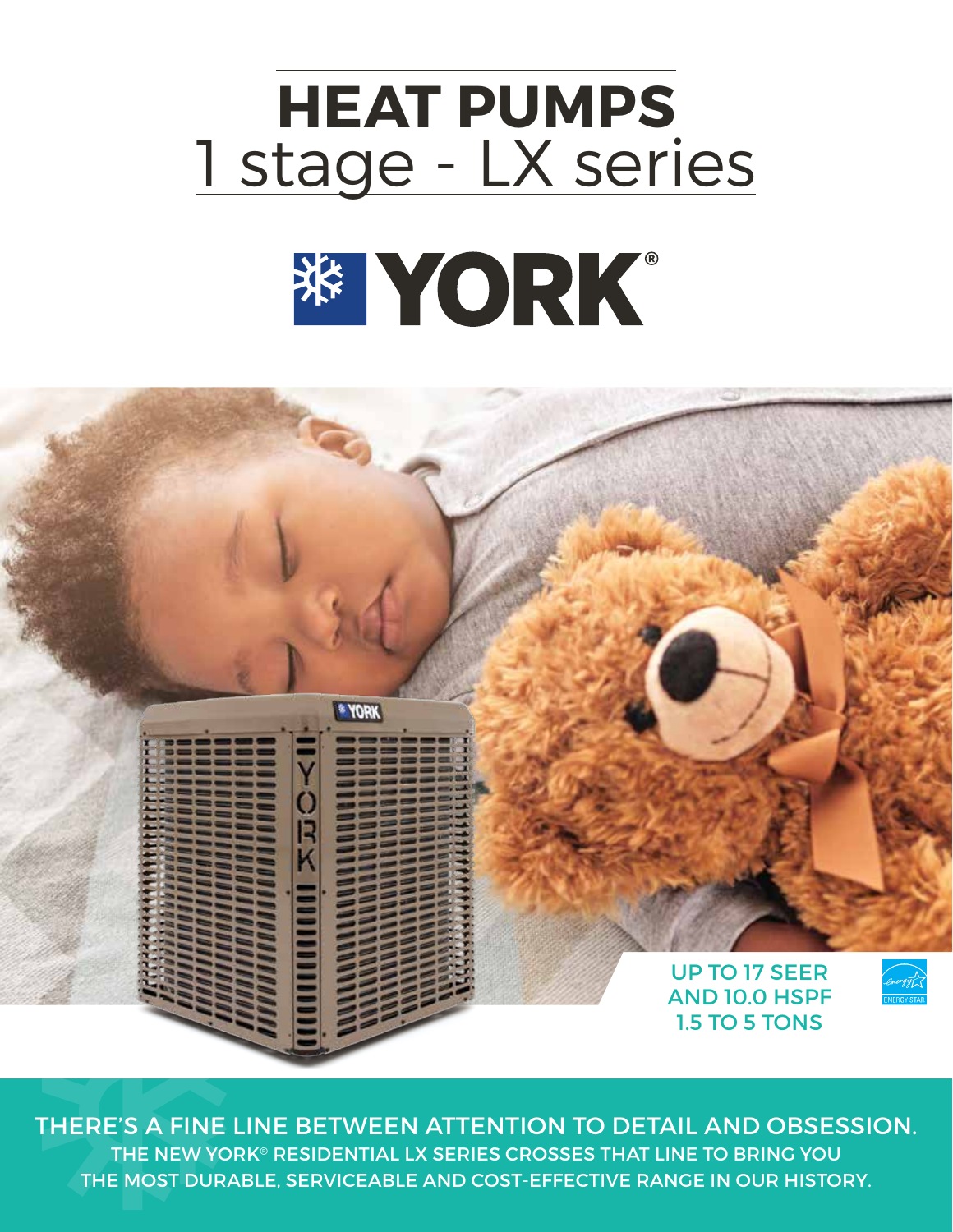# **PERFORMANCE** and durability

## **LX SERIES HEAT PUMPS** features

- ➊ **Reliable operation with a robust compressor**: proven in our extreme environment, accelerated life-cycle test facility**.**
- ➋ **Reliable cold-weather operation**: is ensured by a demand defrost feature that minimizes heat pump operation, removing frost on the outdoor coil far more effectively than timed methods .
- ➌ **Long-lasting, powder coat paint**: provides a durable, automotive-quality finish that looks great, even after years of outdoor exposure.
- ➍ **Durable steel coil guards**: provide protection against coil damage.
- ➎ **Quiet, direct-drive fan design**: minimizes vibration and sound.
- ➏ **Optimized coils**: for effective airflow and heat transfer.













## **LX SERIES HEAT PUMPS** accessories

**OPTIMIZE YOUR INDOOR COMFORT AND PRESERVE THE HEALTH OF YOUR FAMILY BY ADDING YORK AIR QUALITY PRODUCTS**

### **High performance media air cleaner**

- Captures particles suspended in the air such as contaminants as small as 1 micron. Particles less than 6 microns are invisible; the size of allergen particles and spores varies between 0.5 to 1 micron
- Reduces risk of asthma and allergic reactions
- Very low static loss
- 5-year limited warranty

#### **BP Series humidifier**

- Healthier occupants
- Easy installation
- Ideal for 1,000 to 4,000 sq ft homes
- Extremely low maintenance
- 5-year limited warranty



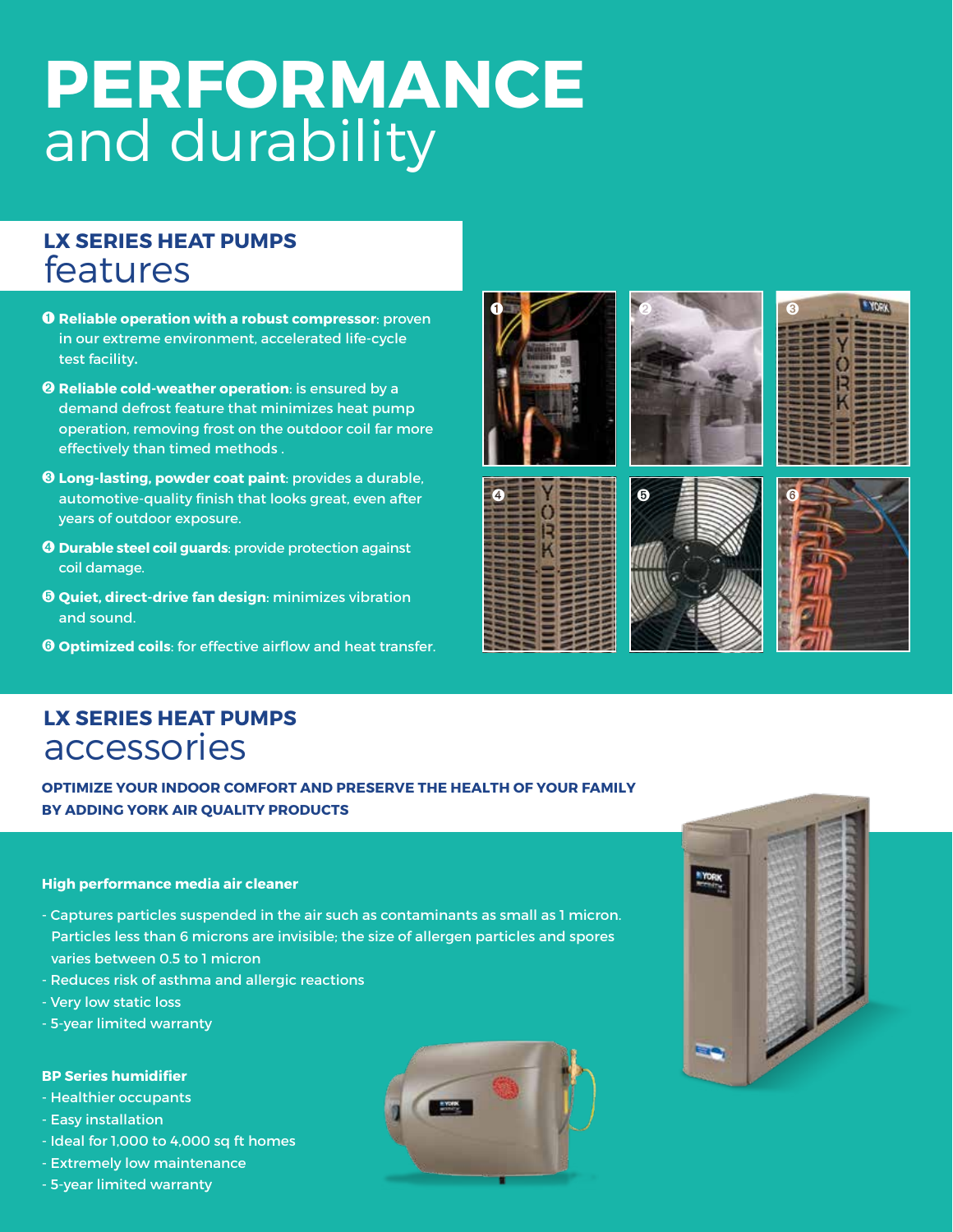# **TRUST IS** built in



**Proven reliability**: More than 215,000 hours of research, five years of accelerated field trials and extreme weather temperatures ranging from 60°C to -23°C.



**Advanced manufacturing**: State-of-the-art quality control and assembly processes built upon the manufacturing expertise and high standards of Johnson Controls.



**Optimized efficiency**: Stronger compact components delivering advanced levels of efficiency.

|  | <b>TELEVISION</b> | ۹ |  |
|--|-------------------|---|--|
|  |                   |   |  |

**Space and budget friendly**: Quiet, smallfootprint cabinets deliver big performance with features that meet your needs and fit your budget.



**Safe for the environment**: York uses R-410A refrigerant, which doesn't harm the ozone and keeps your system safe and efficient.

 $\mathfrak{B}$ 

**Awards and distinctions**: Year after year, York units are listed among the best buys and best products on the market by recognized organizations such as Consumer's Digest and Good Housekeeping.

### **A PRESTIGIOUS PAST, A FUTURE WITH CONFIDENCE**

Since 1874, we've provided air quality solutions for some of the most complex structures in the world. And for over 40 years, York is the chosen brand by Canadian consumers when it comes to ensuring year-round comfort for their loved ones. And because York units are designed and built in North America, you can be confident that your system will provide your family with comfort, energy savings and lasting performance.









### **FROM THE FACTORY TO YOUR HOME, PROFESSIONALS DEDICATED TO PROVIDING YOU PEACE OF MIND**

York designs its products to offer comfort, safety and reliability at all times. This is why they rely on a network of certified contractors with the best technical knowledge for the installation of their systems. They will help you select the best suitable equipment for your home and will install your system for maximum reliability and performance.





This network of certified dealers is supported by The Master Group, the largest independent distributor in the field of HVAC-R in Canada. For nearly 65 years, The Master Group has distinguished itself for its extensive inventory, exceptional customer service and technical expertise. An additional insurance of peace of mind for many years.